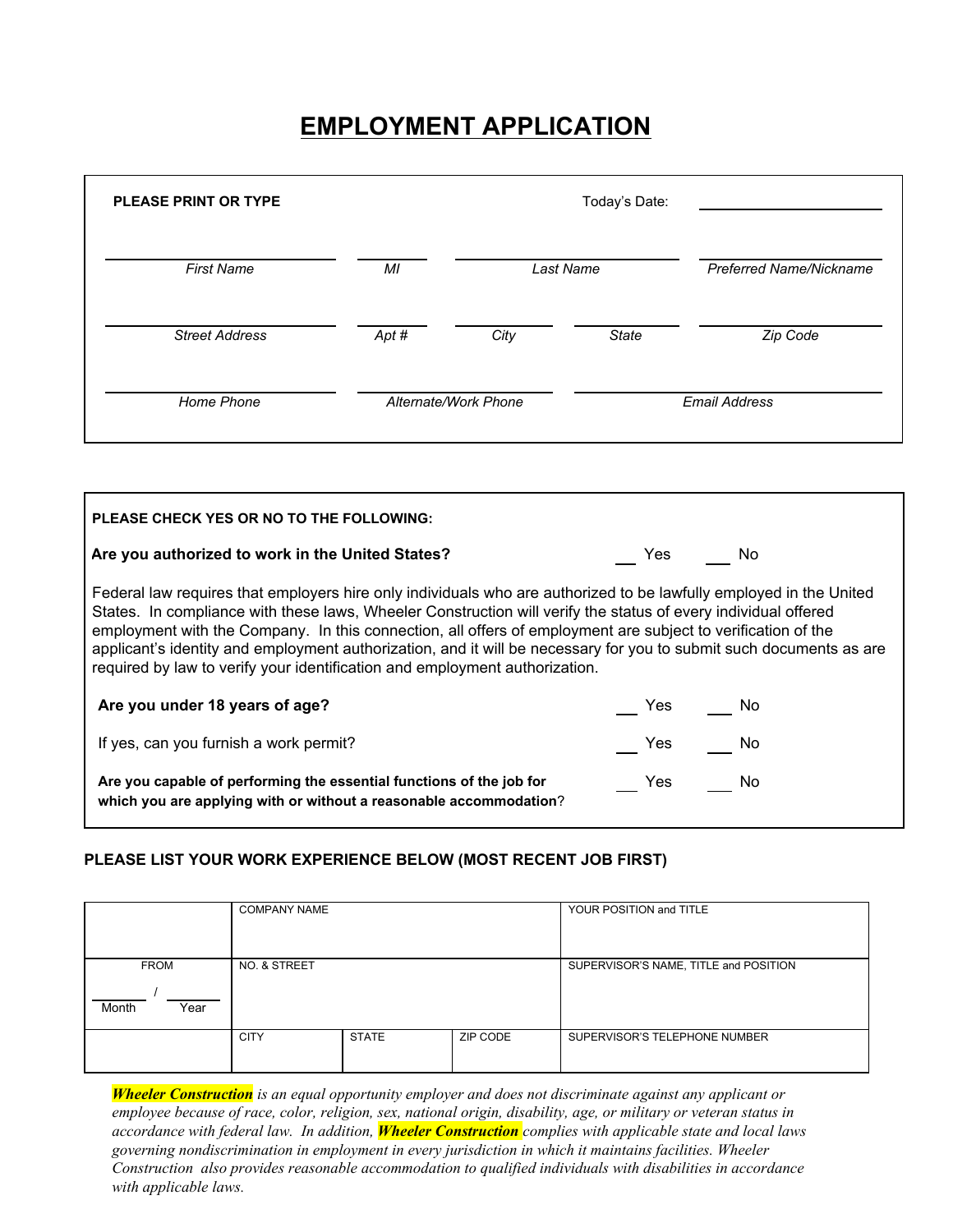|               | <b>TYPE OF BUSINESS</b> |  | <b>STARTING PAY</b>                                              |  | <b>FINAL PAY</b> |
|---------------|-------------------------|--|------------------------------------------------------------------|--|------------------|
|               |                         |  | \$                                                               |  | \$               |
| <b>TO</b>     | <b>TELEPHONE NUMBER</b> |  | <b>TERMINATION</b>                                               |  | <b>REASON</b>    |
| Month<br>Year |                         |  | <b>VOLUNTARY</b><br><b>INVOLUNTARY</b>                           |  |                  |
|               |                         |  | BRIEFLY DESCRIBE YOUR MAJOR DUTIES AND REASON(S) FOR TERMINATION |  |                  |

|               | <b>COMPANY NAME</b>                     |                                                                  |                                 |  | YOUR POSITION and TITLE               |
|---------------|-----------------------------------------|------------------------------------------------------------------|---------------------------------|--|---------------------------------------|
|               |                                         |                                                                  |                                 |  |                                       |
| <b>FROM</b>   | NO. & STREET                            |                                                                  |                                 |  | SUPERVISOR'S NAME, TITLE and POSITION |
| Year<br>Month |                                         |                                                                  |                                 |  |                                       |
|               | <b>CITY</b><br><b>STATE</b><br>ZIP CODE |                                                                  | SUPERVISOR'S TELEPHONE NUMBER   |  |                                       |
|               | TYPE OF BUSINESS<br>STARTING PAY        |                                                                  |                                 |  | FINAL PAY                             |
|               |                                         |                                                                  | \$                              |  | \$                                    |
| <b>TO</b>     | TELEPHONE NUMBER                        |                                                                  | <b>TERMINATION</b>              |  | <b>REASON</b>                         |
| Month<br>Year |                                         |                                                                  | VOLUNTARY<br><b>INVOLUNTARY</b> |  |                                       |
|               |                                         | BRIEFLY DESCRIBE YOUR MAJOR DUTIES AND REASON(S) FOR TERMINATION |                                 |  |                                       |

|                              | <b>COMPANY NAME</b>     |              |                           |  | YOUR POSITION and TITLE               |
|------------------------------|-------------------------|--------------|---------------------------|--|---------------------------------------|
| <b>FROM</b><br>Month<br>Year | <b>NO. &amp; STREET</b> |              |                           |  | SUPERVISOR'S NAME, TITLE and POSITION |
|                              | <b>CITY</b>             | <b>STATE</b> | ZIP CODE                  |  | SUPERVISOR'S TELEPHONE NUMBER         |
|                              | <b>TYPE OF BUSINESS</b> |              | <b>STARTING PAY</b><br>\$ |  | <b>FINAL PAY</b><br>\$                |
| <b>TO</b>                    | <b>TELEPHONE NUMBER</b> |              | <b>TERMINATION</b>        |  | <b>REASON</b>                         |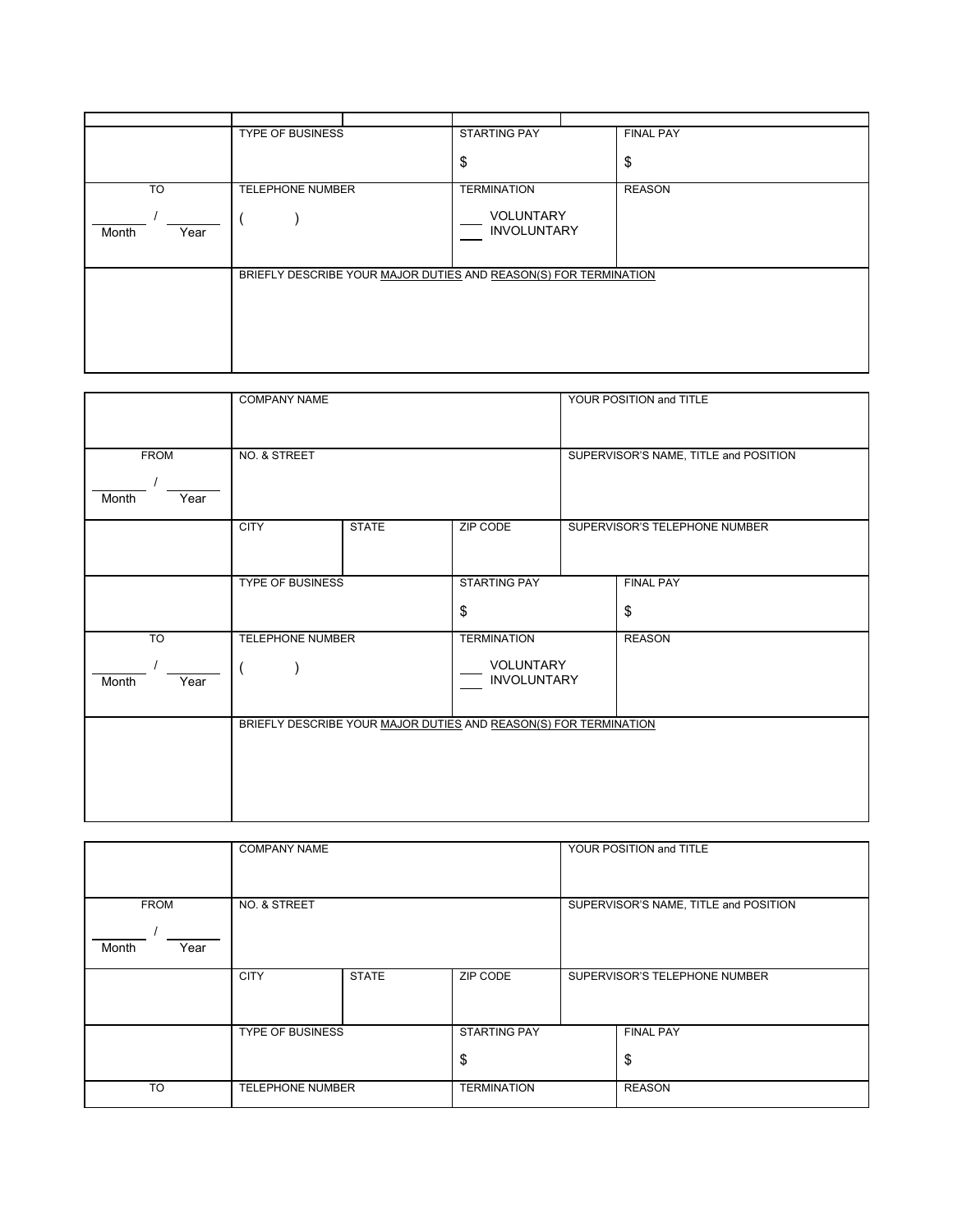| Month | <b>VOLUNTARY</b>                                                 |
|-------|------------------------------------------------------------------|
| Year  | <b>INVOLUNTARY</b>                                               |
|       | BRIEFLY DESCRIBE YOUR MAJOR DUTIES AND REASON(S) FOR TERMINATION |

|                 | <b>COMPANY NAME</b>                     |                                                                  |                               |  | YOUR POSITION and TITLE               |
|-----------------|-----------------------------------------|------------------------------------------------------------------|-------------------------------|--|---------------------------------------|
| <b>FROM</b>     | NO. & STREET                            |                                                                  |                               |  | SUPERVISOR'S NAME, TITLE and POSITION |
| Month<br>Year   |                                         |                                                                  |                               |  |                                       |
|                 | <b>CITY</b><br><b>STATE</b><br>ZIP CODE |                                                                  | SUPERVISOR'S TELEPHONE NUMBER |  |                                       |
|                 | <b>TYPE OF BUSINESS</b>                 |                                                                  | STARTING PAY                  |  | <b>FINAL PAY</b>                      |
|                 | \$                                      |                                                                  |                               |  | \$                                    |
| $\overline{10}$ | <b>TELEPHONE NUMBER</b>                 |                                                                  | <b>TERMINATION</b>            |  | <b>REASON</b>                         |
| Month<br>Year   | VOLUNTARY<br><b>INVOLUNTARY</b>         |                                                                  |                               |  |                                       |
|                 |                                         | BRIEFLY DESCRIBE YOUR MAJOR DUTIES AND REASON(S) FOR TERMINATION |                               |  |                                       |

## **EDUCATION:**

| <b>NAME AND ADDRESS OF SCHOOL</b> | <b>MAJOR</b><br><b>SUBJECT</b> | <b>DID YOU</b><br><b>GRADUATE?</b> | <b>TYPE OF</b><br><b>DEGREE OR DIPLOMA</b> |
|-----------------------------------|--------------------------------|------------------------------------|--------------------------------------------|
| HIGH SCHOOL OR PREP               |                                |                                    |                                            |
| COLLEGE                           |                                |                                    |                                            |
| <b>COLLEGE OR GRADUATE</b>        |                                |                                    |                                            |
| <b>OTHER</b>                      |                                |                                    |                                            |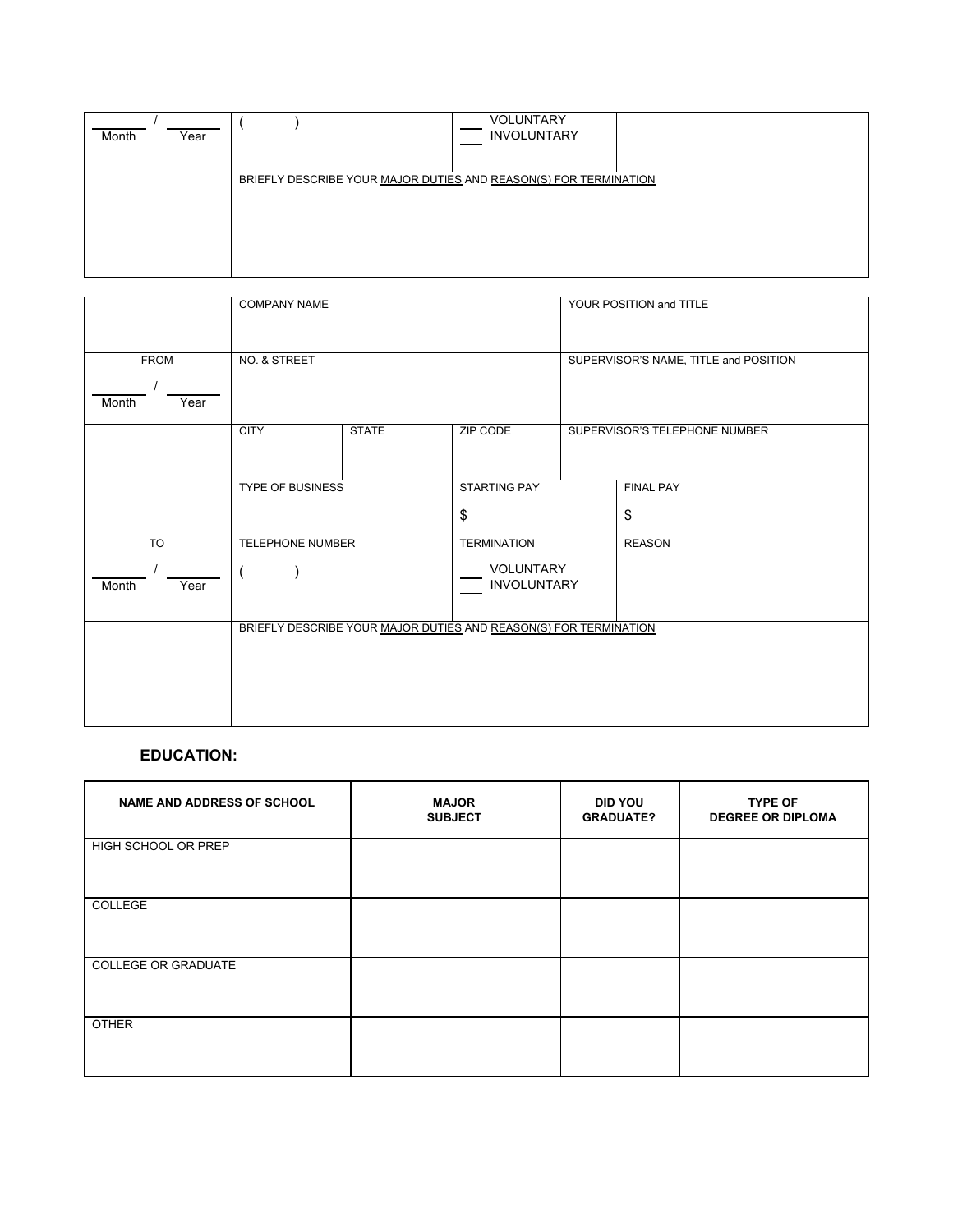#### **PROFESSIONAL LICENSES:**

| <b>TYPE OF LICENSE</b> | <b>STATE GRANTING LICENSE</b> | <b>LICENSE NUMBER</b> |
|------------------------|-------------------------------|-----------------------|
| <b>TYPE OF LICENSE</b> | STATE GRANTING LICENSE        | <b>LICENSE NUMBER</b> |

#### **REFERENCES: Please list three professional references**

| <b>NAME</b> | <b>RELATIONSHIP</b> | <b>COMPANY</b> | PHONE/ALTERNATE PHONE |
|-------------|---------------------|----------------|-----------------------|
|             |                     |                |                       |
|             |                     |                |                       |
|             |                     |                |                       |
|             |                     |                |                       |
|             |                     |                |                       |

#### **PLEASE READ CAREFULLY BEFORE SIGNING APPLICATION**

I have submitted the attached form to the company for the purpose of obtaining employment. I acknowledge that the use of this form, and my filling it out, does not indicate that any positions are open, nor does it obligate the company to further process my application.

My signature below attests to the fact that the information that I have provided on my application, resume, given verbally, or provided in any other materials, is true and complete to the best of my knowledge and also constitutes authority to verify any and all information submitted on this application. I understand that any misrepresentation or omission of any fact in my application, resume or any other materials, or during any interviews, can be justification for refusal of employment, or, if employed, termination from the Company's employ.

I also affirm that I have not signed any kind of restrictive document creating any obligation to any former employer that would restrict my acceptance of employment with the Company in the position I am seeking.

*I understand that this application is not an employment contract for any specific length of time between* the Company and me, and that in the event I am hired, my employment will be "at will" and either the *Company or I can terminate my employment with or without cause and with or without notice at any time. Nothing contained in any handbook, manual, policy and the like, distributed by the Company to its employees is intended to or can create an employment contract, an offer of employment or any obligation on the Company's part. The Company may, at its sole discretion, hold in abeyance or revoke, amend or modify, abridge or change any benefit, policy practice, condition or process affecting its employees.*